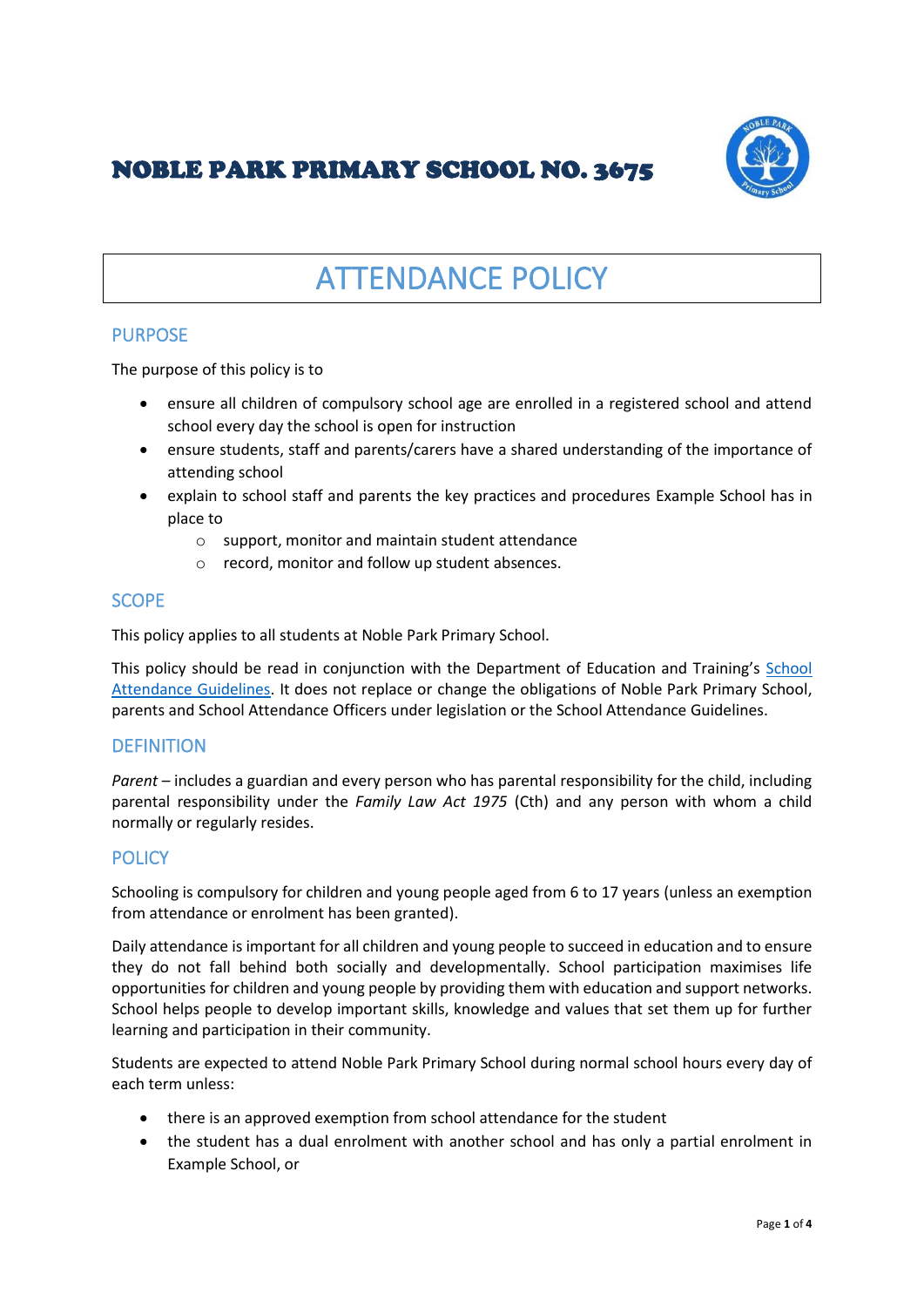• the student is registered for home schooling and has only a partial enrolment in Noble Park Primary School for particular activities.

Both schools and parents have an important role to play in supporting students to attend school every day.

Noble Park Primary School believes all students should attend school all day, every day when the school is open for instruction and is committed to working with its school community to encourage and support full school attendance.

Our school will identify individual students or cohorts who are vulnerable and whose attendance is at risk and/or declining and will work with these students and their parents to improve their attendance through a range of interventions and supports.

Students are committed to attending school every day, arriving on time and are prepared to learn. Our students are encouraged approach a teacher and seek assistance if there are any issues that are affecting their attendance.

Noble Park Primary School parents are committed to ensuring their child/children attend school on time every day when instruction is offered, to communicating openly with the school and providing valid explanations for any absence.

Parents will communicate with the relevant staff at Noble Park Primary School about any issues affecting their child's attendance and work in partnership with the school to address any concerns.

Parents will provide a reasonable explanation for their child's absence from school and endeavour to schedule family holidays, appointments and other activities outside of school hours.

#### Supporting and promoting attendance

Noble Park Primary School *Student Wellbeing and Engagement Policy* supports student attendance.

Our school also promotes student attendance through highly engaging programs, such as Investigations, Hands on Learning and Breakfast Club.

#### Recording attendance

Noble Park Primary School must record student attendance twice per day. This is necessary to:

- meet legislative requirements
- discharge Noble Park Primary School's duty of care for all students

Attendance will be recorded by SENTRAL.

If students are in attendance at a school approved activity, the teacher in charge of the activity will record them as being present.

#### Recording absences

For absences where there is no exemption in place, a parent must provide an explanation on each occasion to the school.

Parents should notify Noble Park Primary School of absences by calling the school on 9546 8811.

If a student is absent on a particular day and the school has not been previously notified by a parent, or the absence is otherwise unexplained, Noble Park Primary School will notify parents by SMS. Noble Park Primary School will attempt to contact parents as soon as practicable on the same day of the unexplained absence, allowing time for the parent to respond.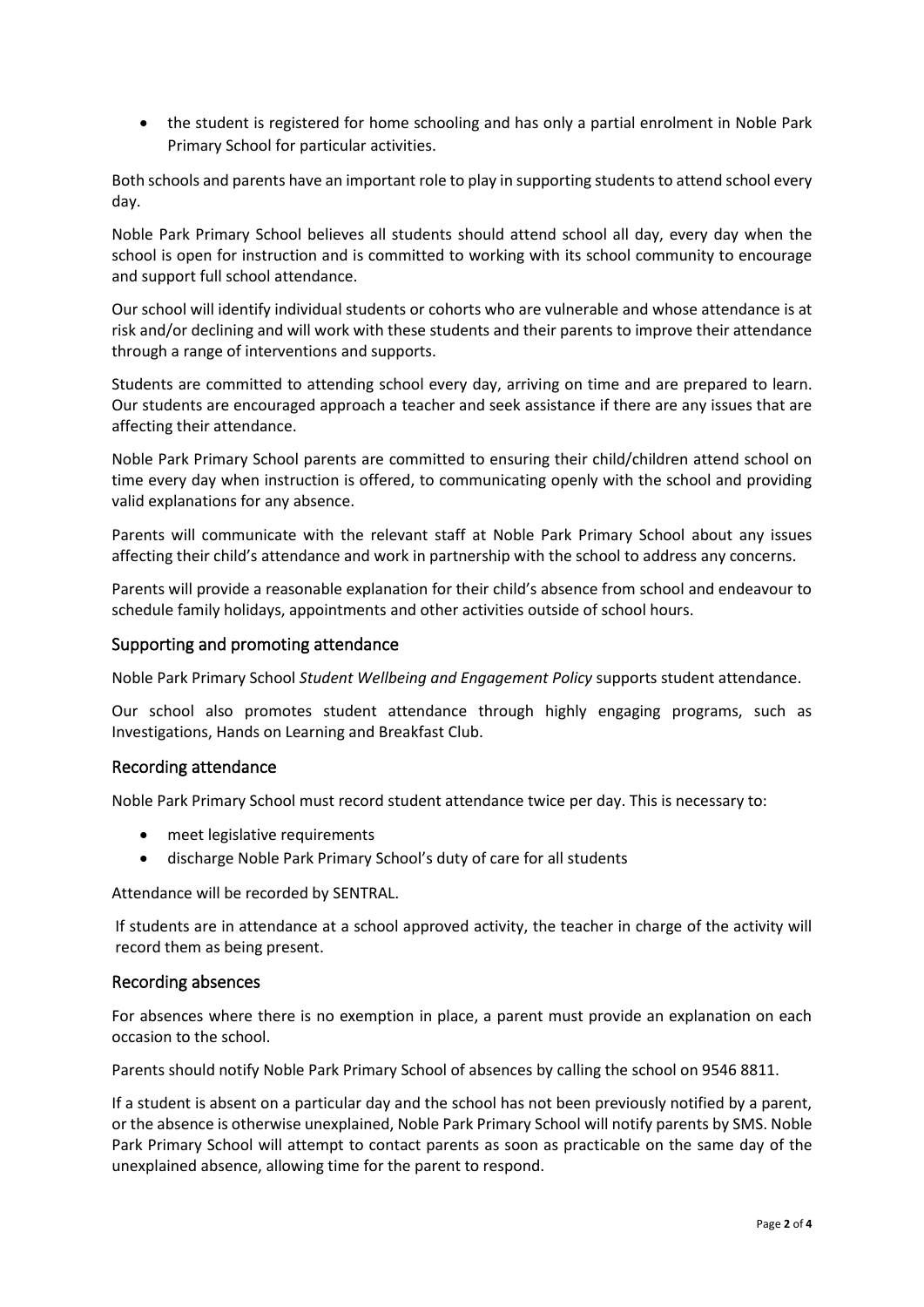If contact cannot be made with the parent (due to incorrect contact details), the school will attempt to make contact with any emergency contact/s nominated on the student's file held by the school, where possible, on the day of the unexplained absence.

Noble Park Primary School will keep a record of the reason given for each absence. The principal will determine if the explanation provided is a **reasonable excuse** for the purposes of the parent meeting their responsibilities under the *Education Training Reform Act 2006* and the School Attendance Guidelines.

If Noble Park Primary School considers that the parent has provided a **reasonable excuse** for their child's absence the absence will be marked as '**excused absence**'.

If the school determines that no reasonable excuse has been provided, the absence will be marked as '**unexcused absence**'.

The Principal has the discretion to accept a reason given by a parent for a student's absence. The Principal will generally excuse:

- medical and dental appointments, where out of hours appointments are not possible or appropriate
- bereavement or attendance at the funeral of a relative or friend of the student, including a student required to attend Sorry Business
- school refusal, if a plan is in place with the parent to address causes and support the student's return to school
- cultural observance if the parent/carer notifies the school in advance
- family holidays where the parent notifies the school in advance

If no explanation is provided by the parent within 10 school days of an absence, it will be recorded as an 'unexplained absence' and recorded on the student's file.

Parents will be notified if an absence has not been excused.

#### Managing non-attendance and supporting student engagement

Where absences are of concern due to their nature or frequency, or where a student has been absent for more than five days, Noble Park Primary School will work collaboratively with parents, the student, and other professionals, where appropriate, to develop strategies to improve attendance, including:

- establishing an Attendance Student Support Group
- implementing a Return to School Plan
- implementing an Individual Education Plan
- implementing a Student Absence Learning Plan for students who will be absent for an extended period
- arranging for assistance from relevant student wellbeing staff.

We understand from time to time that some students will need additional supports and assistance, and in collaboration with the student and their family, will endeavour to provide this support when it is required,

#### Referral to School Attendance Officer

If Noble Park Primary School decides that it has exhausted strategies for addressing a student's unsatisfactory attendance, we may, in accordance with the School Attendance Guidelines refer the non-attendance to a School Attendance Officer in the South East Regional Office for further action.

If, from multiple attempts to contact with a parent, it becomes apparent that a student will not be returning to the school, the principal may make a referral to a School Attendance Officer if: